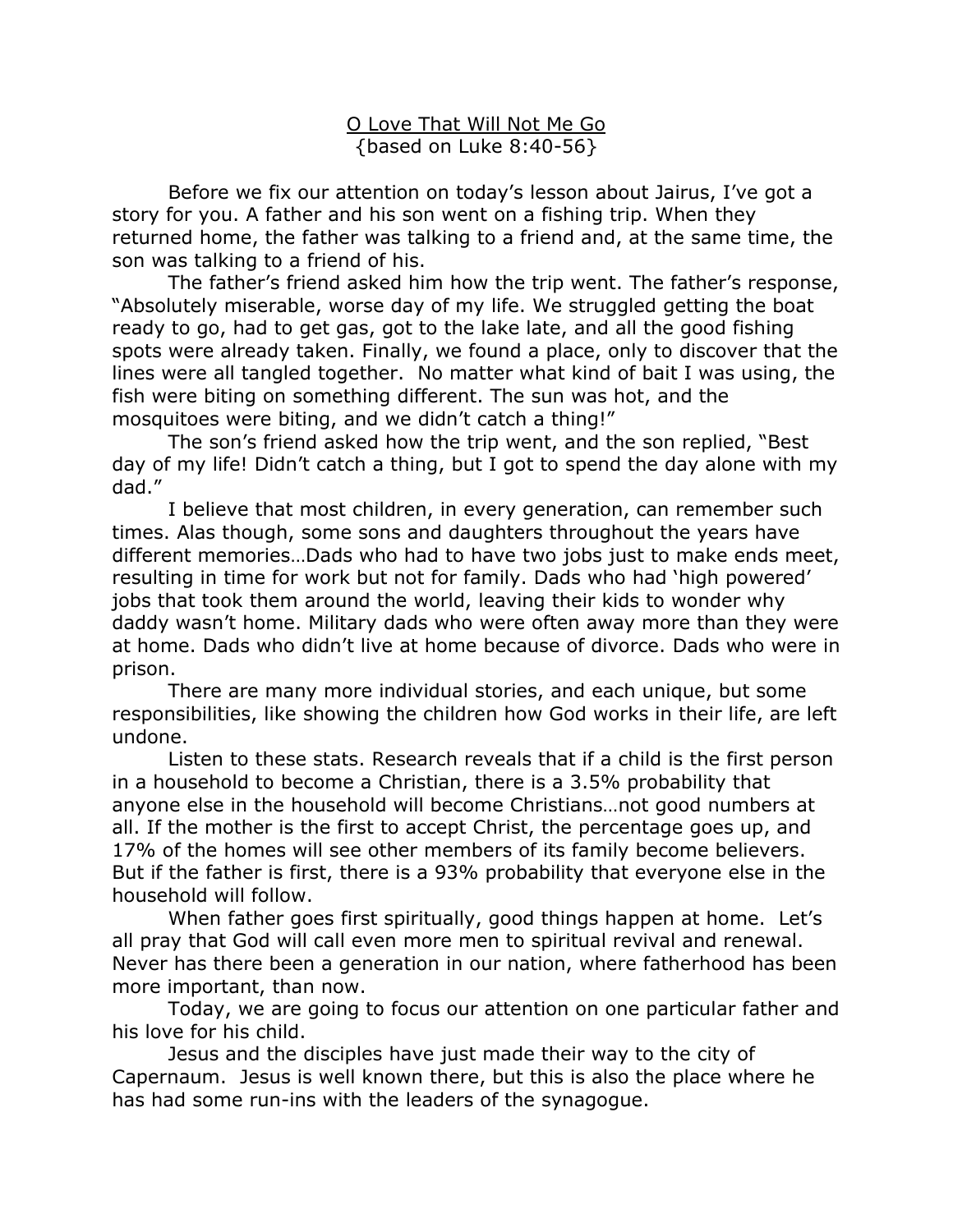The common people loved Jesus, but the religious leaders held him at arms length. One of those same religious leaders was a man named Jairus, a father with one child, a sick daughter about 12 years old, and Jairus came seeking the healing hands of Jesus.

This was quite a high risk move for Jairus, because the Jewish elders who would have appointed him, were opposed to Christ's ministry. Clearly Jairus was confident that Jesus had the ability to heal his daughter, or he would never have put his position as a synagogue leader, on the line in such a bold move.

And it is here that we see what a good family man Jairus really was. Imagine the responsibilities inherent in his job, yet, he was not too busy to be a good father. He put his daughter's well-being as his uppermost priority.

If you think about how medicine worked in those days, this man doesn't have any other options… "Jesus, if you will come and lay your hand on my daughter, she will live."

 This is faith. This is a father who loves his child. He will do whatever it takes.

Jesus, agrees to go with the man. But the trip to the home of Jairus is fraught with a number of obstacles. The first one was the effort it took for Jairus to make his way through the crowds that always seemed to be following Jesus, at this point in his ministry.

Having actually succeeded in asking Jesus for his help, the trip to his house was met with a substantial delay. With the vast crowd pressing in on them at every turn, the trip seems to be taking an eternity.

While they were walking, a woman, clearly in great need, pushes her way into the crowd. This woman is not allowed to have contact. She had a ceremonial uncleanliness, having suffered for 12 years with a haemorrhage.

She, like Jairus, has only one hope, and that is Jesus. She has heard what he can do, and sure enough, by simply touching his clothing, she is healed.

She thinks she can simply draw back into the crowd without being noticed. She doesn't want to make a scene. She just wants to be healed and to slip away, quietly.

But not so fast! Jesus stops the crowd and asks, "Who touched me?"

The disciples say, "Jesus, look at all these people, how can you tell someone has touched you? Everyone is touching you!" But the crowd is stopped, and there is silence.

But what about Jairus? His daughter is dying, perhaps already dead. He doesn't need this interruption. I'm sure most of us would be impatient, but he doesn't say a word.

Ladies, I can just hear you thinking that patience and staying silent are two things that we men don't do very well!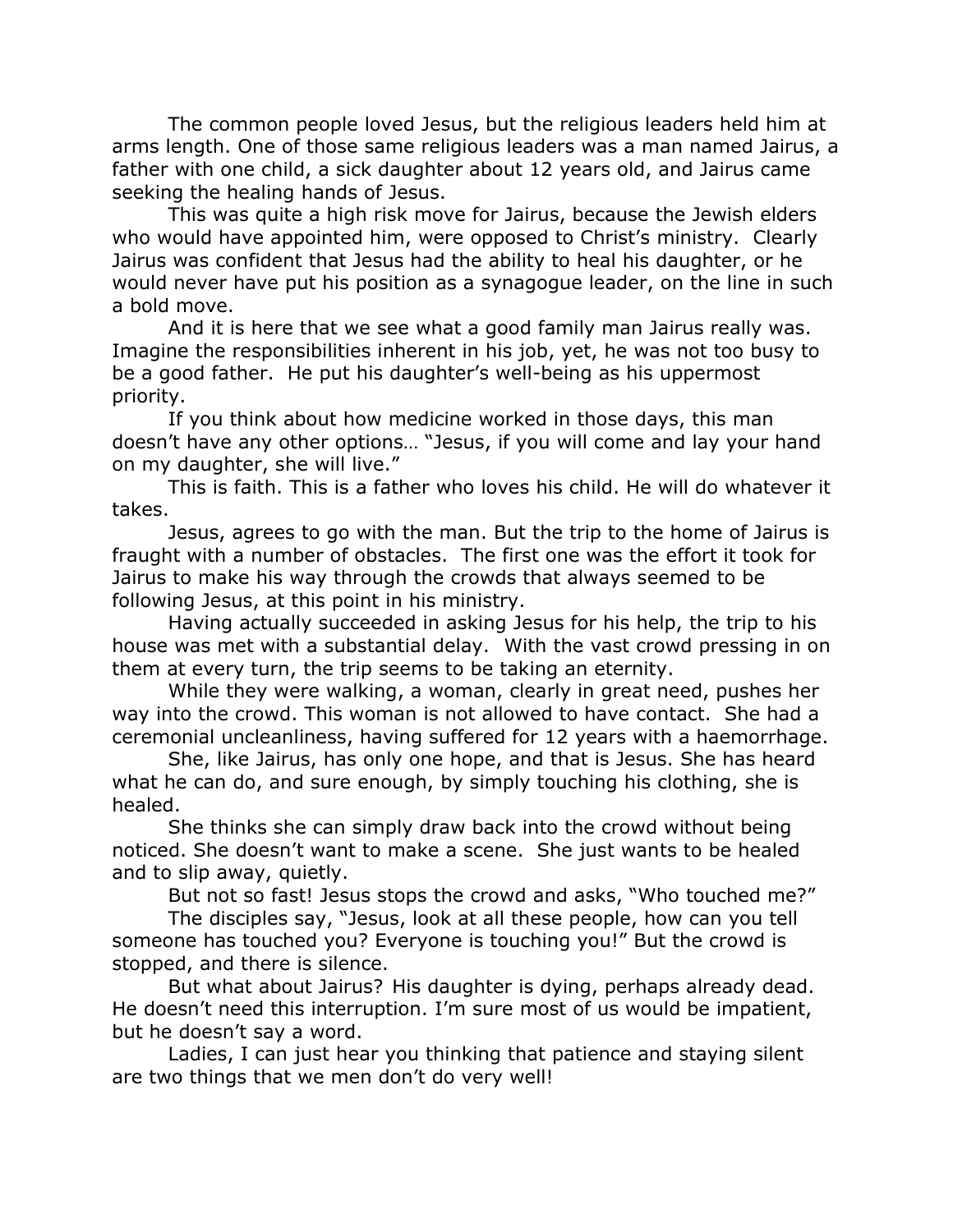Jesus looks over the crowd - it is obvious he isn't moving until the person who touched Him, owns up to it. Finally, the woman confesses. She tells Him all that has happened. Why does Jesus demand this action? She has the mistaken idea that she can get this healing, without having to come face- to-face with Jesus.

She needs to acknowledge Him for who He is, her Lord and Saviour! She does so, and Jesus says to her, "Your faith has healed you." The woman goes away rejoicing.

But even as Jesus speaks, some friends of Jairus come up to him, and you can tell by the look on their faces, that the little girl has died.

They say to him, "It's too late. It's no use. There is nothing that can be done. Leave Jesus alone and come and deal with the death."

The father is probably thinking … maybe if we hadn't stopped; maybe if I hadn't waited to find Jesus; maybe if Jesus had been here sooner. Who knows what thoughts went through his mind? His only child is gone. He is numb. He came looking for help, and now she is dead.

The Reverend Doctor Al Hughes, pastor of the Bible Baptist Church in Port Orchard, Washington once said, "When your problem takes a turn for the worse, it may be God testing your faith."

Jesus, who already knows this, speaks these words of assurance to Jairus, "Don't be afraid, only believe."

Notice that Jesus was not upset by the delay. He would get to the home of Jairus whenever he got there! Jesus, you see, is NEVER late!

Taking only Peter, James, and John with Him, they continued to Jairus' house. Already, the mourners are there. Jesus stops them, "Why all this commotion? The girl is not dead - she is only asleep." They laughed at Him.

Jesus tells them to leave so that all who remained were the father, the mother, the disciples and Jesus. He speaks to the girl in a soft voice, "Little girl, get up." She immediately *gets up.*

And what makes this miracle, well, so 'miraculous'? She got up because of the faith of her father. Jairus trusted that the Lord God would meet his need. Jairus was the epitome of a good father. He worshipped God; believed in the power of Jesus Christ; prayed believing; waited for the Lord to answer prayers on His timeline, and believed in the amazing power of the Almighty God.

Fathers … and mothers … one of our greatest concerns in life is the well-being of our children and grandchildren. We must be prepared to set good examples. Children process the behaviour of others. They may "see" actions by watching television families, but it is by living inside a family community that the role models are really established.

In our household, not a day goes by without Sherry or me talking about our fathers. Sherry's father, Dave Cretney, had the most infectious sense of humour that I have ever encountered.

Now, Dave was the son of an Englishman from Manchester.